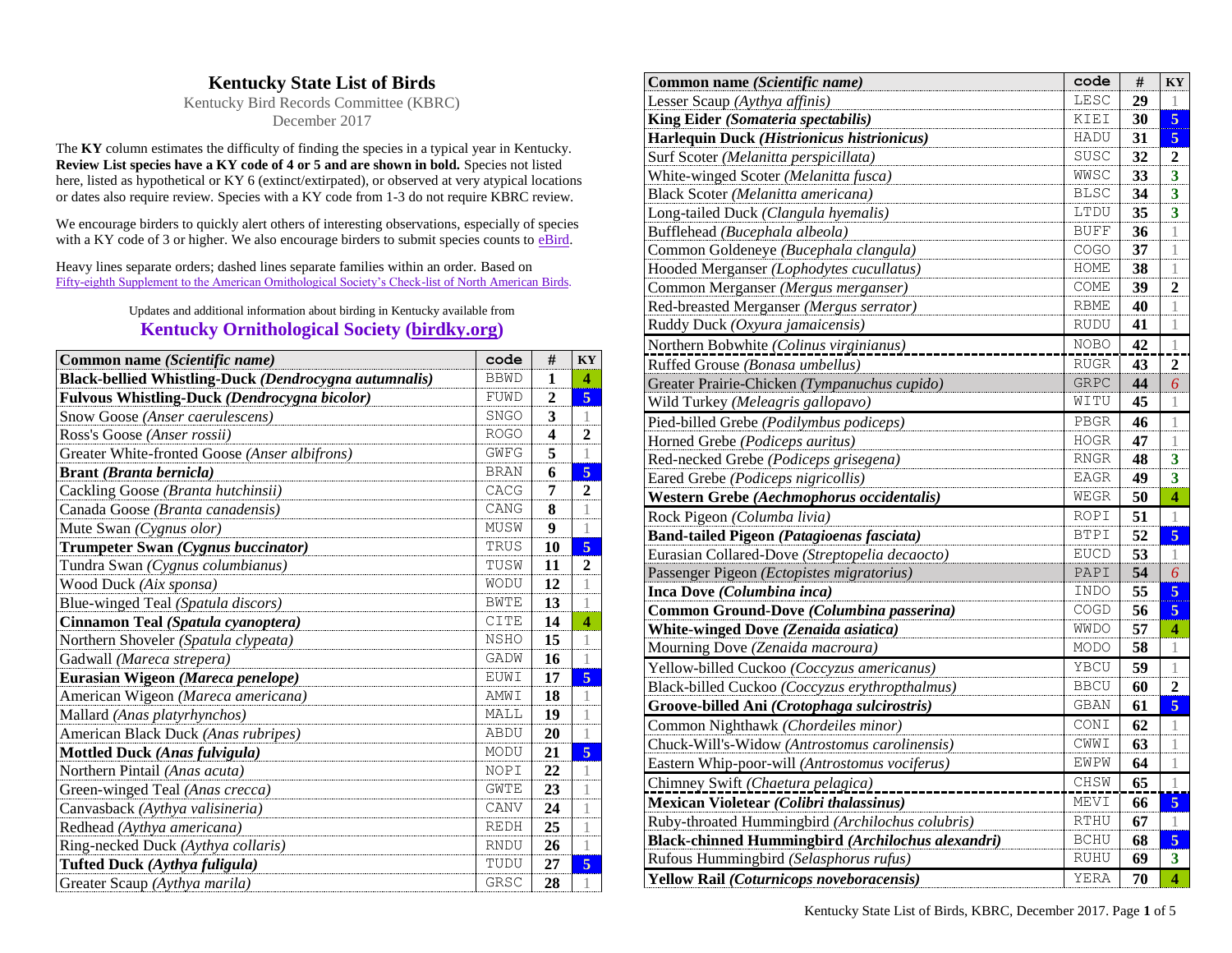| Common name (Scientific name)                    | code        | #   | KY                      |
|--------------------------------------------------|-------------|-----|-------------------------|
| King Rail (Rallus elegans)                       | KIRA        | 71  | 4                       |
| Virginia Rail (Rallus limicola)                  | VIRA        | 72  | 2                       |
| Sora (Porzana carolina)                          | SORA        | 73  | $\overline{2}$          |
| Purple Gallinule (Porphyrio martinicus)          | <b>PUGA</b> | 74  | 4                       |
| Common Gallinule (Gallinula galeata)             | COGA        | 75  | 3                       |
| American Coot (Fulica americana)                 | AMCO        | 76  | 1                       |
| Sandhill Crane (Antigone canadensis)             | SACR        | 77  | 1                       |
| Whooping Crane (Grus americana)                  | <b>WHCR</b> | 78  | 6                       |
| Black-necked Stilt (Himantopus mexicanus)        | <b>BNST</b> | 79  | $\overline{2}$          |
| American Avocet (Recurvirostra americana)        | AMAV        | 80  | $\overline{\mathbf{3}}$ |
| Black-bellied Plover (Pluvialis squatarola)      | <b>BBPL</b> | 81  | 1                       |
| American Golden-Plover (Pluvialis dominica)      | AMGP        | 82  | 1                       |
| Semipalmated Plover (Charadrius semipalmatus)    | SEPL        | 83  | 1                       |
| Piping Plover (Charadrius melodus)               | PIPL        | 84  | 3                       |
| Killdeer (Charadrius vociferus)                  | KILL        | 85  | 1                       |
| Upland Sandpiper (Bartramia longicauda)          | UPSA        | 86  | $\overline{\mathbf{3}}$ |
| <b>Whimbrel (Numenius phaeopus)</b>              | WHIM        | 87  | 4                       |
| Hudsonian Godwit (Limosa haemastica)             | <b>HUGO</b> | 88  | 4                       |
| Marbled Godwit (Limosa fedoa)                    | <b>MAGO</b> | 89  | $\overline{\mathbf{3}}$ |
| Ruddy Turnstone (Arenaria interpres)             | RUTU        | 90  | $\overline{2}$          |
| Red Knot (Calidris canutus)                      | <b>REKN</b> | 91  | $\overline{5}$          |
| Ruff (Calidris pugnax)                           | <b>RUFF</b> | 92  | 4                       |
| Stilt Sandpiper (Calidris himantopus)            | STSA        | 93  | 1                       |
| Curlew Sandpiper (Calidris ferruginea)           | CUSA        | 94  | $\overline{5}$          |
| Red-necked Stint (Calidris ruficollis)           | RNST        | 95  | 5                       |
| Sanderling (Calidris alba)                       | SAND        | 96  | $\mathbf{2}$            |
| Dunlin (Calidris alpina)                         | <b>DUNL</b> | 97  | 1                       |
| Baird's Sandpiper (Calidris bairdii)             | <b>BASA</b> | 98  | $\overline{2}$          |
| Little Stint (Calidris minuta)                   | LIST        | 99  | 5                       |
| Least Sandpiper (Calidris minutilla)             | LESA        | 100 | 1                       |
| White-rumped Sandpiper (Calidris fuscicollis)    | WRSA        | 101 | 1                       |
| Buff-breasted Sandpiper (Calidris subruficollis) | <b>BBSA</b> | 102 | $\overline{2}$          |
| Pectoral Sandpiper (Calidris melanotos)          | PESA        | 103 | 1                       |
| Semipalmated Sandpiper (Calidris pusilla)        | SESA        | 104 | 1                       |
| Western Sandpiper (Calidris mauri)               | WESA        | 105 | 1                       |
| Short-billed Dowitcher (Limnodromus griseus)     | SBDO        | 106 | 1                       |
| Long-billed Dowitcher (Limnodromus scolopaceus)  | LBDO        | 107 | 1                       |
| American Woodcock (Scolopax minor)               | AMWO        | 108 | 1                       |
| Wilson's Snipe (Gallinago delicata)              | WISN        | 109 | 1                       |
| Spotted Sandpiper (Actitis macularius)           | SPSA        | 110 | 1                       |
| Solitary Sandpiper (Tringa solitaria)            | SOSA        | 111 | 1                       |
| Lesser Yellowlegs (Tringa flavipes)              | LEYE        | 112 | 1                       |

| Common name (Scientific name)                         | code                                | $\#$ | KY                        |
|-------------------------------------------------------|-------------------------------------|------|---------------------------|
| Willet (Tringa semipalmata)                           | WILL                                | 113  | $\mathbf{2}$              |
| Greater Yellowlegs (Tringa melanoleuca)               | <b>GRYE</b>                         | 114  | 1                         |
| Wilson's Phalarope (Phalaropus tricolor)              | WIPH                                | 115  | $\boldsymbol{2}$          |
| Red-necked Phalarope (Phalaropus lobatus)             | <b>RNPH</b>                         | 116  | 3                         |
| Red Phalarope (Phalaropus fulicarius)                 | $\ensuremath{\mathsf{REPH}}\xspace$ | 117  | $\overline{\mathbf{4}}$   |
| <b>Pomarine Jaeger (Stercorarius pomarinus)</b>       | POJA                                | 118  | $\overline{\mathbf{5}}$   |
| Parasitic Jaeger (Stercorarius parasiticus)           | PAJA                                | 119  | 5                         |
| Long-tailed Jaeger (Stercorarius longicaudus)         | LTJA                                | 120  | $\overline{\mathbf{5}}$   |
| Long-billed Murrelet (Brachyramphus perdix)           | LBMU                                | 121  | 5                         |
| <b>Black-legged Kittiwake (Rissa tridactyla)</b>      | <b>BLKI</b>                         | 122  | $\overline{\mathbf{4}}$   |
| Sabine's Gull (Xema sabini)                           | SAGU                                | 123  | 4                         |
| Bonaparte's Gull (Chroicocephalus philadelphia)       | <b>BOGU</b>                         | 124  | $\mathbf{1}$              |
| <b>Black-headed Gull (Chroicocephalus ridibundus)</b> | <b>BHGU</b>                         | 125  | $\overline{\mathbf{5}}$   |
| Little Gull (Hydrocoloeus minutus)                    | LIGU                                | 126  | $\overline{5}$            |
| Laughing Gull (Leucophaeus atricilla)                 | LAGU                                | 127  | $\boldsymbol{2}$          |
| Franklin's Gull (Leucophaeus pipixcan)                | FRGU                                | 128  | $\overline{2}$            |
| Mew Gull (Larus canus)                                | MEGU                                | 129  | $\overline{\mathbf{5}}$   |
| Ring-billed Gull (Larus delawarensis)                 | <b>RBGU</b>                         | 130  | $\mathbf{1}$              |
| California Gull (Larus californicus)                  | CAGU                                | 131  | $\overline{\bf{4}}$       |
| Herring Gull (Larus argentatus)                       | HERG                                | 132  | 1                         |
| Iceland Gull (Larus glaucoides)                       | ICGU                                | 133  | $\overline{\mathbf{c}}$   |
| Lesser Black-backed Gull (Larus fuscus)               | ${\tt LBBG}$                        | 134  | $\mathbf 2$               |
| Glaucous Gull (Larus hyperboreus)                     | GLGU                                | 135  | $\overline{\mathbf{3}}$   |
| Great Black-backed Gull (Larus marinus)               | GBBG                                | 136  | $\overline{\overline{3}}$ |
| Sooty Tern (Onychoprion fuscatus)                     | SOTE                                | 137  | $\overline{\mathbf{5}}$   |
| Least Tern (Sternula antillarum)                      | LETE                                | 138  | $\overline{2}$            |
| Gull-billed Tern (Gelochelidon nilotica)              | <b>GBTE</b>                         | 139  | $\overline{\mathbf{5}}$   |
| Caspian Tern (Hydroprogne caspia)                     | CATE                                | 140  | $\,1$                     |
| Black Tern (Chlidonias niger)                         | <b>BLTE</b>                         | 141  | $\overline{2}$            |
| Common Tern (Sterna hirundo)                          | COTE                                | 142  | $\mathbf 2$               |
| Forster's Tern (Sterna forsteri)                      | FOTE                                | 143  | $\mathbf{1}$              |
| Sandwich Tern (Thalasseus sandvicensis)               | SATE                                | 144  | 5                         |
| <b>Black Skimmer (Rynchops niger)</b>                 | <b>BLSK</b>                         | 145  | $\overline{5}$            |
| Red-throated Loon (Gavia stellata)                    | <b>RTLO</b>                         | 146  | $\overline{\mathbf{3}}$   |
| Pacific Loon (Gavia pacifica)                         | PALO                                | 147  | $\boldsymbol{4}$          |
| Common Loon (Gavia immer)                             | COLO                                | 148  | $\mathbf 1$               |
| Yellow-billed Loon (Gavia adamsii)                    | XBLO                                | 149  | $\overline{\mathbf{5}}$   |
| <b>Black-capped Petrel (Pterodroma hasitata)</b>      | <b>BCPE</b>                         | 150  | 5                         |
| Audubon's Shearwater (Puffinus Iherminieri)           | AUSH                                | 151  | $\overline{\mathbf{5}}$   |
| Band-rumped Storm-Petrel (Oceanodroma castro)         | <b>BSTP</b>                         | 152  | 5                         |
| Wood Stork (Mycteria americana)                       | WOST                                | 153  | $\overline{\mathbf{4}}$   |
| <b>Magnificent Frigatebird (Fregata magnificens)</b>  | MAFR                                | 154  | $\overline{\mathbf{5}}$   |

Kentucky State List of Birds, KBRC, December 2017. Page **2** of 5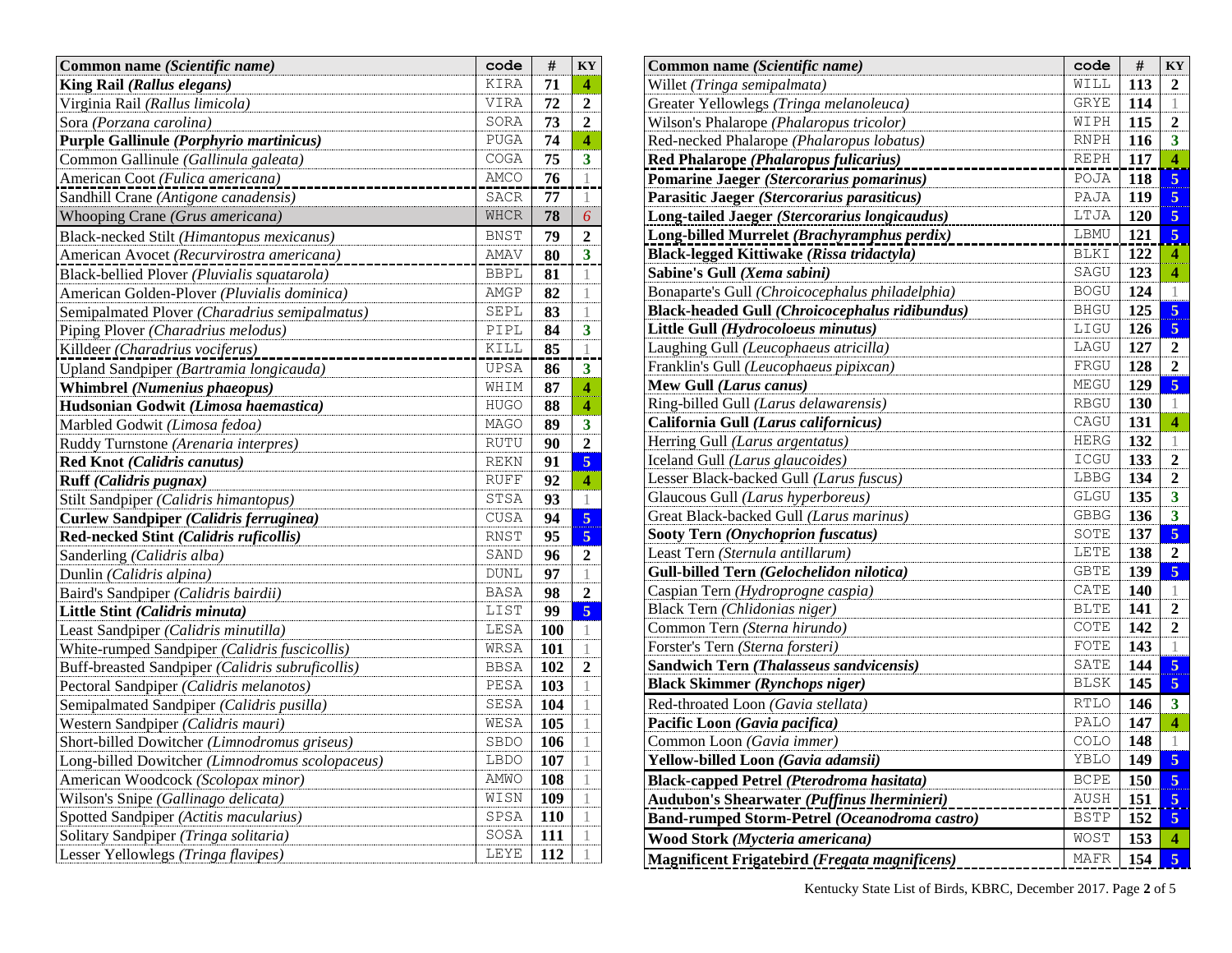| Common name (Scientific name)                      | code        | #          | KY                      |
|----------------------------------------------------|-------------|------------|-------------------------|
| Northern Gannet (Morus bassanus)                   | $\rm NOGA$  | 155        | $\overline{5}$          |
| Neotropic Cormorant (Phalacrocorax brasilianus)    | NECO        | 156        | $\overline{5}$          |
| Double-crested Cormorant (Phalacrocorax auritus)   | DCCO        | 157        | 1                       |
| Anhinga (Anhinga anhinga)                          | ANHI        | 158        | 4                       |
| American White Pelican (Pelecanus erythrorhynchos) | AWPE        | 159        | $\mathbf{1}$            |
| <b>Brown Pelican (Pelecanus occidentalis)</b>      | <b>BRPE</b> | <b>160</b> | 5                       |
| American Bittern (Botaurus lentiginosus)           | <b>AMBI</b> | 161        | $\overline{2}$          |
| Least Bittern (Ixobrychus exilis)                  | LEBI        | 162        | $\mathbf{2}$            |
| Great Blue Heron (Ardea herodias)                  | <b>GBHE</b> | 163        | 1                       |
| Great Egret (Ardea alba)                           | <b>GREG</b> | 164        | 1                       |
| Snowy Egret (Egretta thula)                        | SNEG        | 165        | 1                       |
| Little Blue Heron (Egretta caerulea)               | LBHE        | 166        | 1                       |
| Tricolored Heron (Egretta tricolor)                | TRHE        | 167        | $\overline{\bf{4}}$     |
| Reddish Egret (Egretta rufescens)                  | <b>REEG</b> | 168        | 5                       |
| Cattle Egret (Bubulcus ibis)                       | CAEG        | 169        | 1                       |
| Green Heron (Butorides virescens)                  | <b>GRHE</b> | 170        | 1                       |
| Black-crowned Night-Heron (Nycticorax nycticorax)  | <b>BCNH</b> | 171        | 1                       |
| Yellow-crowned Night-Heron (Nyctanassa violacea)   | YCNH        | 172        | $\boldsymbol{2}$        |
| White Ibis (Eudocimus albus)                       | WHIB        | 173        | $\overline{\mathbf{3}}$ |
| <b>Glossy Ibis (Plegadis falcinellus)</b>          | <b>GLIB</b> | 174        | 4                       |
| White-faced Ibis (Plegadis chihi)                  | WFIB        | 175        | 4                       |
| Roseate Spoonbill (Platalea ajaja)                 | ROSP        | 176        | 4                       |
| Black Vulture (Coragyps atratus)                   | <b>BLVU</b> | 177        | 1                       |
| Turkey Vulture (Cathartes aura)                    | TUVU        | 178        | 1                       |
| Osprey (Pandion haliaetus)                         | OSPR        | 179        | $\mathbf 1$             |
| <b>Swallow-tailed Kite (Elanoides forficatus)</b>  | STKI        | 180        | $\overline{\mathbf{4}}$ |
| White-tailed Kite (Elanus leucurus)                | WTKI        | 181        | $\overline{5}$          |
| Mississippi Kite (Ictinia mississippiensis)        | MIKI        | 182        | 1                       |
| Bald Eagle (Haliaeetus leucocephalus)              | BAEA        | 183        | 1                       |
| Northern Harrier (Circus hudsonius)                | <b>NOHA</b> | 184        | 1                       |
| Sharp-shinned Hawk (Accipiter striatus)            | SSHA        | 185        | 1                       |
| Cooper's Hawk (Accipiter cooperii)                 | COHA        | 186        | 1                       |
| Northern Goshawk (Accipiter gentilis)              | <b>NOGO</b> | 187        | 5                       |
| Red-shouldered Hawk (Buteo lineatus)               | RSHA        | 188        | 1                       |
| Broad-winged Hawk (Buteo platypterus)              | <b>BWHA</b> | 189        | $\mathbf 1$             |
| Swainson's Hawk (Buteo swainsoni)                  | SWHA        | 190        | 5                       |
| Red-tailed Hawk (Buteo jamaicensis)                | <b>RTHA</b> | 191        | 1                       |
| Rough-legged Hawk (Buteo lagopus)                  | <b>RLHA</b> | 192        | $\overline{2}$          |
| Ferruginous Hawk (Buteo regalis)                   | FEHA        | 193        | $\overline{\mathbf{5}}$ |
| Golden Eagle (Aquila chrysaetos)                   | <b>GOEA</b> | 194        | $\overline{2}$          |
| Barn Owl (Tyto alba)                               | <b>BANO</b> | 195        | $\overline{\mathbf{c}}$ |
| Eastern Screech-Owl (Megascops asio)               | <b>EASO</b> | 196        | 1                       |

| Common name (Scientific name)                      | code        | #   | KY                      |
|----------------------------------------------------|-------------|-----|-------------------------|
| Great Horned Owl (Bubo virginianus)                | <b>GHOW</b> | 197 | 1                       |
| Snowy Owl (Bubo scandiacus)                        | SNOW        | 198 | 4                       |
| Barred Owl (Strix varia)                           | <b>BADO</b> | 199 | 1                       |
| Long-eared Owl (Asio otus)                         | LEOW        | 200 | $\overline{\mathbf{c}}$ |
| Short-eared Owl (Asio flammeus)                    | SEOW        | 201 | 2                       |
| Northern Saw-whet Owl (Aegolius acadicus)          | NSWO        | 202 | $\mathbf{2}$            |
| Belted Kingfisher (Megaceryle alcyon)              | <b>BEKI</b> | 203 | 1                       |
| Red-headed Woodpecker (Melanerpes erythrocephalus) | RHWO        | 204 | 1                       |
| Red-bellied Woodpecker (Melanerpes carolinus)      | <b>RBWO</b> | 205 | 1                       |
| Yellow-bellied Sapsucker (Sphyrapicus varius)      | YBSA        | 206 | 1                       |
| Downy Woodpecker (Picoides pubescens)              | DOWO        | 207 | $\mathbf 1$             |
| Hairy Woodpecker (Picoides villosus)               | HAWO        | 208 | 1                       |
| Red-cockaded Woodpecker (Picoides borealis)        | <b>RCWO</b> | 209 | 6                       |
| Northern Flicker (Colaptes auratus)                | NOFL        | 210 | 1                       |
| Pileated Woodpecker (Dryocopus pileatus)           | PIWO        | 211 | 1                       |
| Ivory-billed Woodpecker (Campephilus principalis)  | IBWO        | 212 | 6                       |
| American Kestrel (Falco sparverius)                | AMKE        | 213 | 1                       |
| Merlin (Falco columbarius)                         | MERL        | 214 | $\overline{2}$          |
| Peregrine Falcon (Falco peregrinus)                | PEFA        | 215 | 1                       |
| Prairie Falcon (Falco mexicanus)                   | PRFA        | 216 | 4                       |
| Carolina Parakeet (Conuropsis carolinensis)        | CAPA        | 217 | 6                       |
| Olive-sided Flycatcher (Contopus cooperi)          | OSFL        | 218 | $\overline{2}$          |
| Eastern Wood-Pewee (Contopus virens)               | <b>EAWP</b> | 219 | 1                       |
| Yellow-bellied Flycatcher (Empidonax flaviventris) | YBFL        | 220 | $\overline{2}$          |
| Acadian Flycatcher (Empidonax virescens)           | ACFL        | 221 | 1                       |
| Alder Flycatcher (Empidonax alnorum)               | ALFL        | 222 | $\mathbf{2}$            |
| Willow Flycatcher (Empidonax traillii)             | WIFL        | 223 | 1                       |
| Least Flycatcher (Empidonax minimus)               | LEFL        | 224 | 1                       |
| Eastern Phoebe (Sayornis phoebe)                   | EAPH        | 225 | 1                       |
| Say's Phoebe (Sayornis saya)                       | SAPH        | 226 | $\overline{\mathbf{4}}$ |
| Vermilion Flycatcher (Pyrocephalus rubinus)        | VEFL        | 227 | $\overline{5}$          |
| Ash-throated Flycatcher (Myiarchus cinerascens)    | ATFL        | 228 | 5                       |
| Great Crested Flycatcher (Myiarchus crinitus)      | GCFL        | 229 | 1                       |
| Western Kingbird (Tyrannus verticalis)             | WEKI        | 230 | $\overline{\mathbf{4}}$ |
| Eastern Kingbird (Tyrannus tyrannus)               | EAKI        | 231 | $\mathbf{1}$            |
| Gray Kingbird (Tyrannus dominicensis)              | <b>GRAK</b> | 232 | 5                       |
| Scissor-tailed Flycatcher (Tyrannus forficatus)    | STFL        | 233 | $\overline{\mathbf{3}}$ |
| Loggerhead Shrike (Lanius ludovicianus)            | LOSH        | 234 | $\mathbf{1}$            |
| Northern Shrike (Lanius borealis)                  | <b>NSHR</b> | 235 | $\overline{4}$          |
| White-eyed Vireo (Vireo griseus)                   | WEVI        | 236 | 1                       |
| Bell's Vireo (Vireo bellii)                        | <b>BEVI</b> | 237 | $\overline{2}$          |
| Yellow-throated Vireo (Vireo flavifrons)           | YTVI        | 238 | 1                       |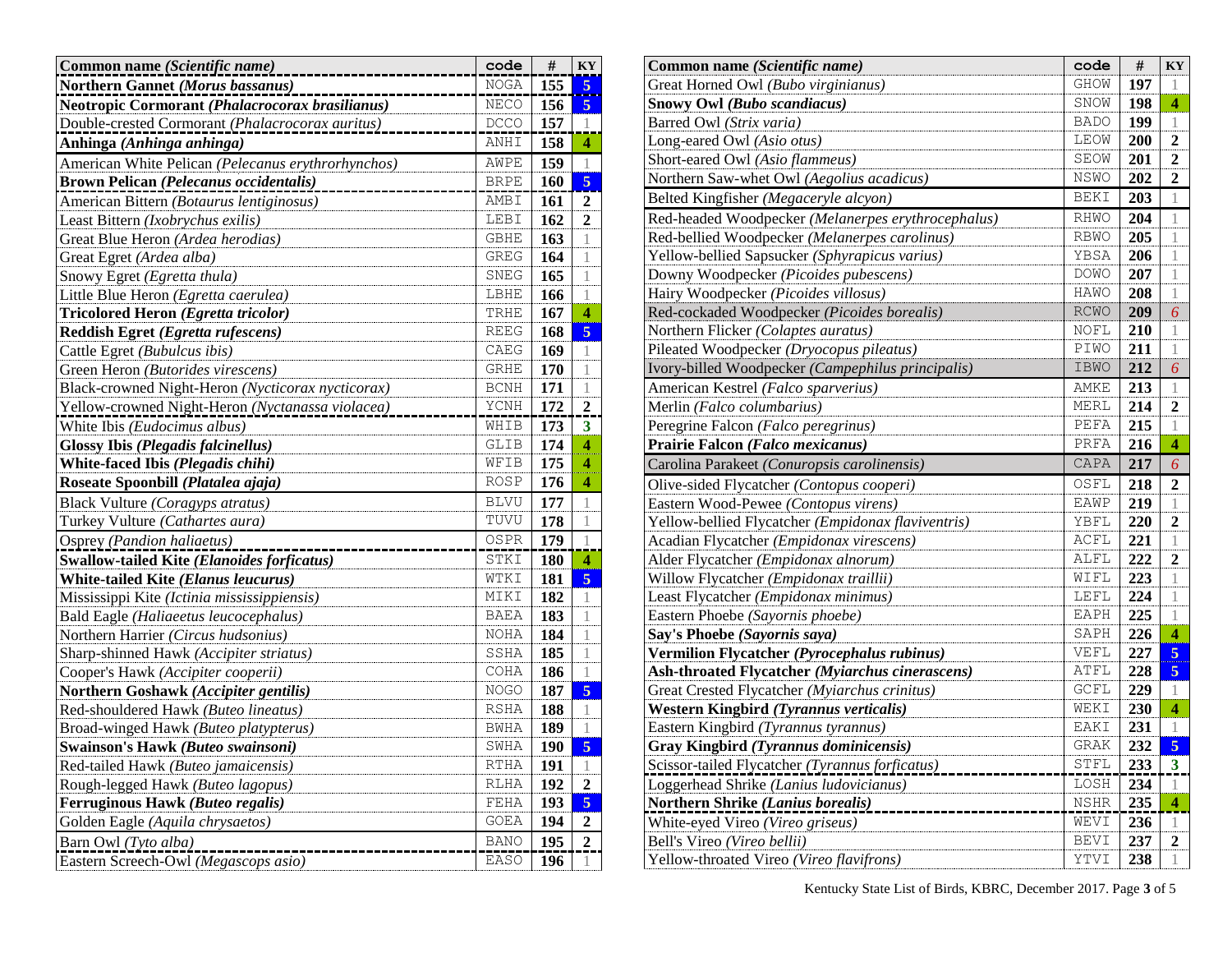| Common name (Scientific name)                              | code          | #   | KY               |
|------------------------------------------------------------|---------------|-----|------------------|
| Blue-headed Vireo (Vireo solitarius)                       | <b>BHVI</b>   | 239 | 1                |
| Philadelphia Vireo (Vireo philadelphicus)                  | PHVI          | 240 | 1                |
| Warbling Vireo (Vireo gilvus)                              | WAVI          | 241 | 1                |
| Red-eyed Vireo (Vireo olivaceus)                           | REVI          | 242 | 1                |
| Blue Jay (Cyanocitta cristata)                             | <b>BLJA</b>   | 243 | 1                |
| American Crow (Corvus brachyrhynchos)                      | AMCR          | 244 | 1                |
| Fish Crow (Corvus ossifragus)                              | FICR          | 245 | 1                |
| Common Raven (Corvus corax)                                | CORA          | 246 | $\overline{2}$   |
| Horned Lark (Eremophila alpestris)                         | HOLA          | 247 | 1                |
| Purple Martin (Progne subis)                               | PUMA          | 248 | 1                |
| Tree Swallow (Tachycineta bicolor)                         | TRES          | 249 | 1                |
| Northern Rough-winged Swallow (Stelgidopteryx serripennis) | NRWS          | 250 | 1                |
| Bank Swallow (Riparia riparia)                             | <b>BANS</b>   | 251 | 1                |
| Cliff Swallow (Petrochelidon pyrrhonota)                   | CLSW          | 252 | 1                |
| Barn Swallow (Hirundo rustica)                             | <b>BARS</b>   | 253 | 1                |
| Carolina Chickadee (Poecile carolinensis)                  | CACH          | 254 | $\mathbf 1$      |
| <b>Black-capped Chickadee (Poecile atricapillus)</b>       | <b>BCCH</b>   | 255 | 4                |
| Tufted Titmouse (Baeolophus bicolor)                       | TUTI          | 256 | 1                |
| Red-breasted Nuthatch (Sitta canadensis)                   | <b>RBNU</b>   | 257 | $\overline{2}$   |
| White-breasted Nuthatch (Sitta carolinensis)               | WBNU          | 258 | 1                |
| Brown-headed Nuthatch <sup>1</sup> (Sitta pusilla)         | <b>BHNU</b>   | 259 | $\overline{4}$   |
| Brown Creeper (Certhia americana)                          | $_{\rm BRCR}$ | 260 | 1                |
| <b>Rock Wren (Salpinctes obsoletus)</b>                    | <b>ROWR</b>   | 261 | $\overline{5}$   |
| House Wren (Troglodytes aedon)                             | <b>HOWR</b>   | 262 | 1                |
| Winter Wren (Troglodytes hiemalis)                         | WIWR          | 263 | $\mathbf{2}$     |
| Sedge Wren (Cistothorus platensis)                         | <b>SEWR</b>   | 264 | 2                |
| Marsh Wren (Cistothorus palustris)                         | MAWR          | 265 | $\boldsymbol{2}$ |
| Carolina Wren (Thryothorus ludovicianus)                   | CARW          | 266 | 1                |
| <b>Bewick's Wren (Thryomanes bewickii)</b>                 | <b>BEWR</b>   | 267 | $\overline{4}$   |
| Blue-gray Gnatcatcher (Polioptila caerulea)                | <b>BGGN</b>   | 268 | $\overline{1}$   |
| Golden-crowned Kinglet (Regulus satrapa)                   | GCKI          | 269 | $\mathbf 1$      |
| Ruby-crowned Kinglet (Regulus calendula)                   | RCKI          | 270 | 1                |
| Eastern Bluebird (Sialia sialis)                           | EABL          | 271 | $\mathbf{1}$     |
| Mountain Bluebird (Sialia currucoides)                     | MOBL          | 272 | 5                |
| Veery (Catharus fuscescens)                                | <b>VEER</b>   | 273 | 1                |
| Gray-cheeked Thrush (Catharus minimus)                     | <b>GCTH</b>   | 274 | 1                |
| Swainson's Thrush (Catharus ustulatus)                     | SWTH          | 275 | 1                |
| Hermit Thrush (Catharus guttatus)                          | HETH          | 276 | 1                |
| Wood Thrush (Hylocichla mustelina)                         | <b>WOTH</b>   | 277 | 1                |
| American Robin (Turdus migratorius)                        | AMRO          | 278 | $\mathbf{1}$     |
| Varied Thrush (Ixoreus naevius)                            | VATH          | 279 | 5                |
| Gray Catbird (Dumetella carolinensis)                      | <b>GRCA</b>   | 280 | 1                |

| Common name (Scientific name)                        | code        | #   | KY                      |
|------------------------------------------------------|-------------|-----|-------------------------|
| Brown Thrasher (Toxostoma rufum)                     | <b>BRTH</b> | 281 | 1                       |
| Northern Mockingbird (Mimus polyglottos)             | <b>NOMO</b> | 282 |                         |
| European Starling (Sturnus vulgaris)                 | <b>EUST</b> | 283 |                         |
| Cedar Waxwing (Bombycilla cedrorum)                  | CEDW        | 284 | 1                       |
| House Sparrow (Passer domesticus)                    | HOSP        | 285 | $\mathbf{1}$            |
| Eurasian Tree Sparrow (Passer montanus)              | ETSP        | 286 | 5                       |
| American Pipit (Anthus rubescens)                    | AMPI        | 287 |                         |
| <b>Evening Grosbeak (Coccothraustes vespertinus)</b> | <b>EVGR</b> | 288 | $\overline{5}$          |
| House Finch (Haemorhous mexicanus)                   | HOFI        | 289 | 1                       |
| Purple Finch (Haemorhous purpureus)                  | PUFI        | 290 | 2                       |
| Common Redpoll (Acanthis flammea)                    | CORE        | 291 | $\overline{5}$          |
| Red Crossbill (Loxia curvirostra)                    | <b>RECR</b> | 292 | $\overline{\mathbf{4}}$ |
| White-winged Crossbill (Loxia leucoptera)            | WWCR        | 293 | 4                       |
| Pine Siskin (Spinus pinus)                           | PISI        | 294 | 2                       |
| Lesser Goldfinch (Spinus psaltria)                   | <b>LEGO</b> | 295 | 5                       |
| American Goldfinch (Spinus tristis)                  | <b>AMGO</b> | 296 | 1                       |
| Lapland Longspur (Calcarius lapponicus)              | LALO        | 297 | $\boldsymbol{2}$        |
| <b>Smith's Longspur (Calcarius pictus)</b>           | SMLO        | 298 | $\overline{\bf{5}}$     |
| Snow Bunting (Plectrophenax nivalis)                 | SNBU        | 299 | $\mathbf{2}$            |
| <b>Green-tailed Towhee (Pipilo chlorurus)</b>        | <b>GTTO</b> | 300 | $\overline{5}$          |
| <b>Spotted Towhee (Pipilo maculatus)</b>             | SPTO        | 301 | 4                       |
| Eastern Towhee (Pipilo erythrophthalmus)             | <b>EATO</b> | 302 | 1                       |
| Bachman's Sparrow <sup>2</sup> (Peucaea aestivalis)  | <b>BACS</b> | 303 | 4                       |
| American Tree Sparrow (Spizelloides arborea)         | ATSP        | 304 | 1                       |
| Chipping Sparrow (Spizella passerina)                | CHSP        | 305 | 1                       |
| Clay-colored Sparrow (Spizella pallida)              | CCSP        | 306 | 3                       |
| Field Sparrow (Spizella pusilla)                     | FISP        | 307 | 1                       |
| Vesper Sparrow (Pooecetes gramineus)                 | VESP        | 308 | 1                       |
| Lark Sparrow (Chondestes grammacus)                  | LASP        | 309 | 2                       |
| Sagebrush Sparrow (Artemisiospiza nevadensis)        | SABS        | 310 | $\overline{5}$          |
| Lark Bunting (Calamospiza melanocorys)               | LARB        | 311 | $\overline{5}$          |
| Savannah Sparrow (Passerculus sandwichensis)         | SAVS        | 312 | 1                       |
| Grasshopper Sparrow (Ammodramus savannarum)          | GRSP        | 313 | $\overline{2}$          |
| Henslow's Sparrow (Ammodramus henslowii)             | HESP        | 314 | $\overline{2}$          |
| LeConte's Sparrow (Ammodramus leconteii)             | LCSP        | 315 | 2                       |
| Nelson's Sparrow (Ammodramus nelsoni)                | <b>NESP</b> | 316 | 3                       |
| Fox Sparrow (Passerella iliaca)                      | FOSP        | 317 | 1                       |
| Song Sparrow (Melospiza melodia)                     | SOSP        | 318 | 1                       |
| Lincoln's Sparrow (Melospiza lincolnii)              | LISP        | 319 | 1                       |
| Swamp Sparrow (Melospiza georgiana)                  | SWSP        | 320 | 1                       |
| White-throated Sparrow (Zonotrichia albicollis)      | WTSP        | 321 | 1                       |
| Harris's Sparrow (Zonotrichia querula)               | HASP        | 322 | 4                       |